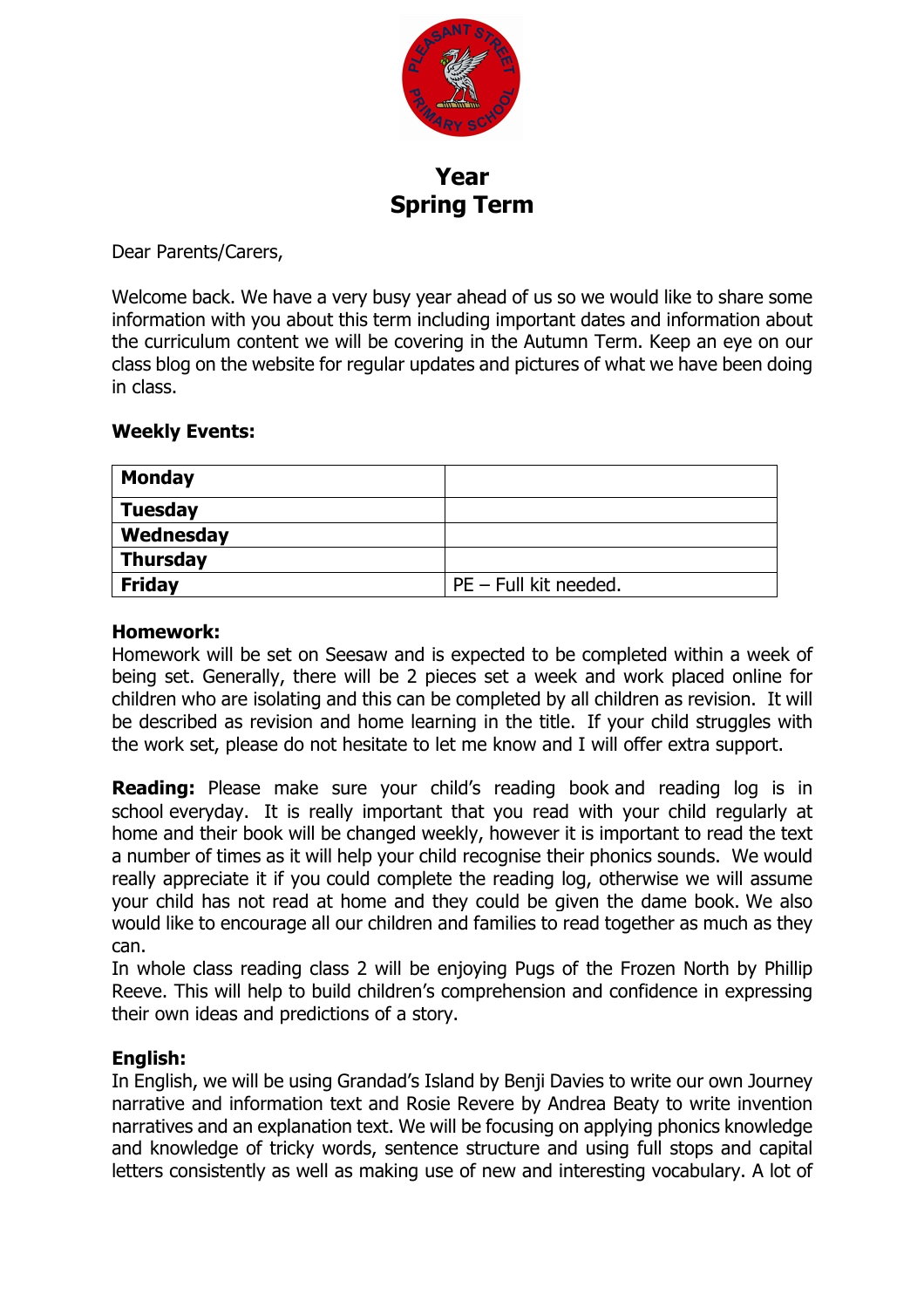work is done to promote new vocabulary within the school and the children are supported to use this new vocabulary in their writing. Our working walls celebrate and support learning.

# **Maths:**

The beginning of the morning (8.50-9:05) is spent doing basic skills. This covers the four operations of number (addition, subtraction, multiplication and division). Please ensure your child is on time, as they will miss valuable maths time if they are late.  In maths lessons, children will be exploring multiplication and division more in depth as well as the 2, 5 and 10 times tables and related division facts. Children will also be introduced to statistics in the form of tally charts, pictograms, and bar models. After half term, we will explore the properties of both 2D and 3D shapes and be introduced to vocabulary such as edges, faces and verticies before moving onto fractions. Children will use practical equipment to support their learning and their fluency. Once confident in a particular skill, the children will apply their knowledge through reasoning and problem solving.

## **Science:**

Children will start the topic; animals including humans. They will think about what all living things need and how we can group and sort living things.

## **Computing:**

Children will begin to understand what algorithms are, how they are implemented as programs on digital devices and create and debug simple programs.

#### **History:**

Children will be learning about significant events and people from the past with a focus on The Titanic, Christopher Columbus and Neil Armstrong. As well as understanding these people and events and when they occurred in history, children will begin to look at historical sources and consider how and what conclusions can be drawn.

#### **RE:**

Children will explore the question 'What is a Muslim and what do they believe?' and explore their beliefs and some rituals.

#### **PSHE:**

Children will look at different ways of keeping themselves safe in our world and hazards to look out for.

#### **Music:**

Children will continue to develop their knowledge of pitch and composition.

#### **Spanish:**

Children will learn how to say and read the names of different types of transport and by the end of the topic should be able to answer the question 'How do you get to school?'. They will also learn the names of different farm animals.